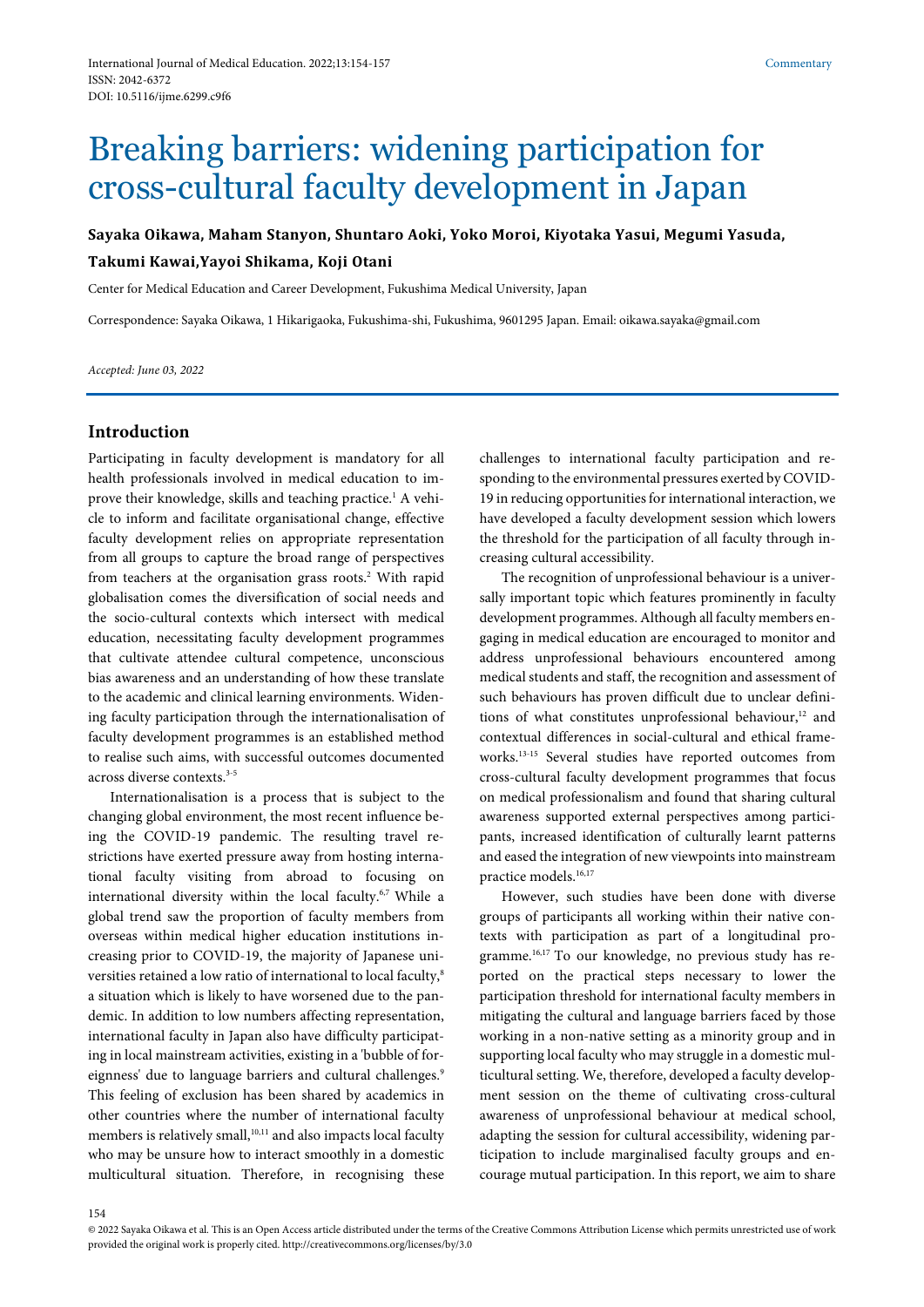the session content and subsequent reflection by the facilitators on the key ideas for international transferability and adoption in future programmes.

#### **Overview of the faculty development session**

The faculty development session was conducted online via Zoom in August 2021 at a Japanese medical school with 16 international faculty members (2.4% of all faculty members), where all official information is communicated in Japanese. Nine medical education faculty members, including a native English-speaking clinical educator from the U.K., were involved in developing the session. We sent a bilingual email, in Japanese and English, announcing the session to the entire faculty, including the 16 international faculty members of our university. In order to encourage the participation of international faculty members, the lead researcher also sent individual personalised emails to these members.

We implemented a lecture and clinical vignettes in a video-based discussion format, which has been shown to be effective in the discussion of context-specific professionalism dilemmas.3 In the lecture, we introduced an evidence-based approach to the key concepts of medical students unprofessional behaviour, outlining key differences between Eastern and Western perceptions and conceptual constructions. In this lecture, cultural and contextual factors relevant to the judgement of unprofessional behaviour in a Japanese medical context were introduced. Lecture handouts were written in English, and a Japanese translation was sent in advance to participants. Following the lecture, three video clips created by the facilitators were played as an introduction to the group work. Each video featured an unprofessional behaviour that may be subject to cultural differences in perception and situational management, comprising: 1) a group of students informing their teacher that they would prefer to finish their clinical teaching early due to extra-curricular activities; 2) an attending physician breaking hospital policy in accepting gifts from a patient and sharing them with the students, and 3) an attending physician who undermines a colleague in the presence of medical students and teaches by humiliation. Faculty members used the videos to facilitate small group discussion work via the Zoom breakout room function. In groups of five or six, participants shared their opinions on the behaviours observed, discussing how unprofessional they felt the behaviour to be, contextual aspects, and how international perspectives supported or differed from the Japanese approach to the situation, citing elements of culture in their reasoning guided by a facilitator. Following the group discussion, participants shared their group opinions with the rest of the participants in either Japanese or English. At the end of the session, we collected feedback from the participants via Google forms.

#### **Feedback from the participants**

Int J Med Educ. 2022; 13:154-157 155 Forty-one local faculty (6.2% of the total local faculty) and four international faculty members (25% of the total international faculty) participated. Among local Japanese

participants, the departments of clinical medicine (18), basic medicine (12), social medicine (10) and the department of laboratory medicine (1) were represented. The international faculty was comprised of members from the departments of clinical medicine (1), basic medicine (2), and social medicine (1), with countries of origin spanning the U.S., Russia, and China. Twenty-nine of 41 participants responded to the postprogramme feedback (response rate 70.7%), and 28 respondents (96.6%) rated the faculty development session as "very good" or "good".

### **Lessons learnt**

We found our online cross-cultural faculty development session on the topic of unprofessional behaviour to be a beneficial and rewarding experience for both international and local faculty in terms of overcoming cultural and linguistic barriers to increase accessibility.

#### **Breaking language barriers**

The bilingual handouts and group work facilitation were practical for smooth communication and ensured mutual participation by the international and local faculty members. In conducting the session within a limited time frame for participants with diverse language proficiencies, we found it effective to prepare materials in both languages and encourage participants to refer back to specific lecture slides in their stronger language, allowing focus on the discussion to be maintained. Discussion in participants' stronger languages enabled both local and international groups to share their opinions freely, deepening the cultural insights revealed about the topic.

#### **Breaking cultural barriers**

In our session, the facilitators included members with crosscultural experience as educators and clinicians. They played the role of cultural mediators, an essential component for successful international facilitation.<sup>18</sup> The presence of facilitators with robust knowledge about the topic and practical experience from different cultural contexts allowed an authentic discussion which could be adapted to address participant needs and maximise engagement through facilitator awareness of the participant context and background, which added value to the session.

Video clips effectively minimised language barriers, despite being recorded in Japanese. Supporting this, the use of video illustrating real-life scenarios has been shown to be effective when engaging a culturally and linguistically diverse audience,<sup>19</sup> and video-based discussion is recognised as an important tool in online medical faculty development programmes.20 To achieve the most effective use of video clips, interactive elements promoting learner participation are recommended;<sup>21</sup> however, incorporating such elements into a multicultural session remained a challenge. In our session, the content of the video clips was based on the real-life experiences of the Japanese facilitators. Thus, the nuances conveyed may have been more effectively picked up by local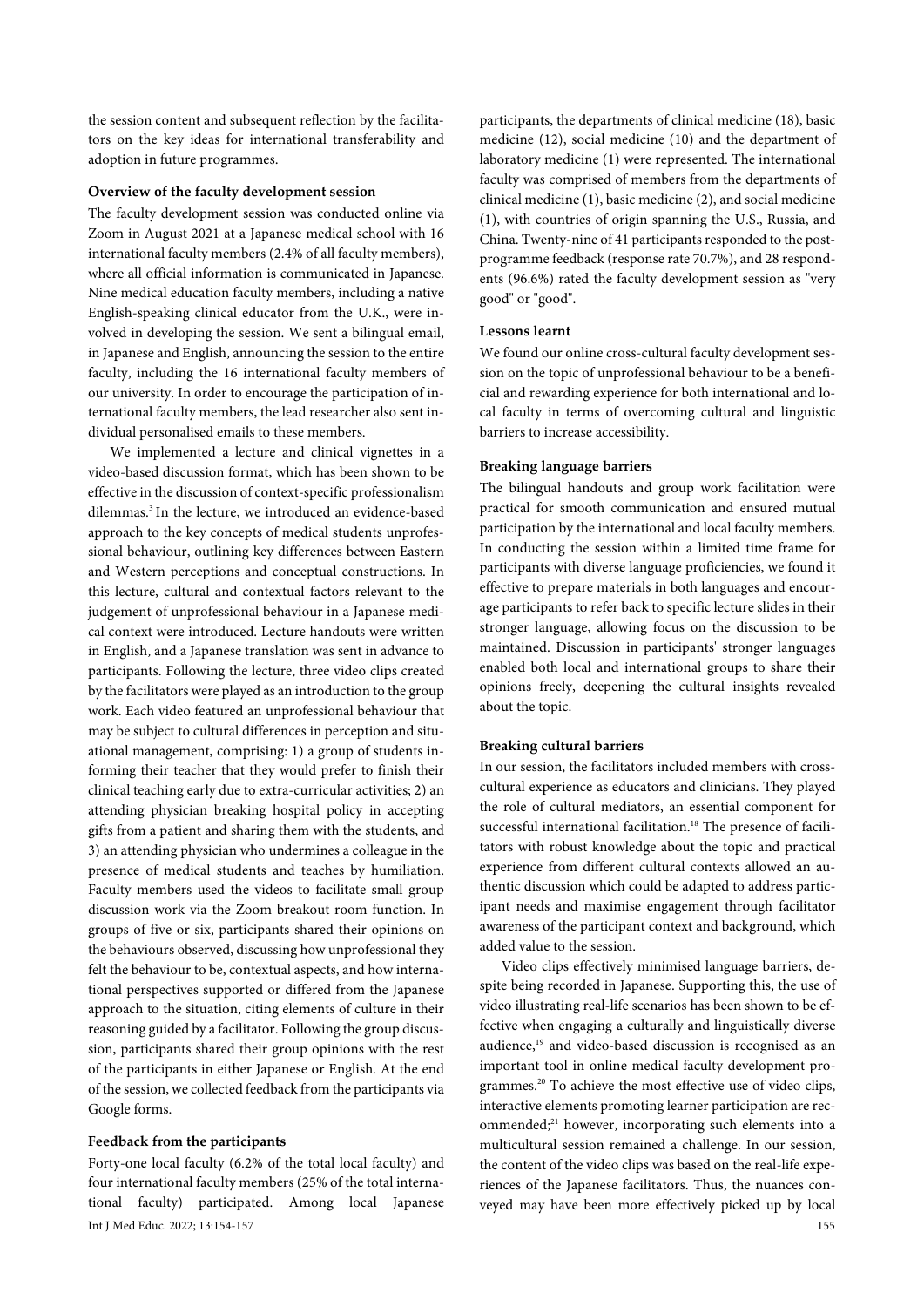faculty members during the group work. However, since the videos captured the atmosphere of the situation, including aspects such as actor facial expressions and tone of voice, all participants felt immersed in the situation as if experiencing the event in real-time, allowing international faculty members to relate to the cases with concrete images despite coming from different cultural backgrounds. In addition, we noticed that the contextual aspects triggered discussion points not only among international participants but also among local participants. Because the scenarios were tailored to the Japanese clinical environment, the participants from the departments of basic medicine and social medicine were able to contribute additional perspectives on the unprofessional behaviours observed, improving cultural awareness across speciality boundaries.

#### **Challenges and difficulties**

As session facilitators, we encountered several difficulties. Firstly, we sadly could not accommodate real-time discussion across languages because provision for simultaneous translation was not available. The participants, therefore, reported a brief summary of their group discussion rather than an interactive exchange of ideas in open discussion. Secondly, although we designed the 75-minute evening programme to accommodate those with a heavy clinical schedule and reduce time barriers to attendance, it was not sufficient for participants to gain a deep understanding of each other's mutually complex contexts.

#### **Conclusions and recommendations**

We conducted an online cross-cultural faculty development session for the recognition of unprofessional behaviours at a medical school in Japan. In order to improve cultural accessibility, we introduced several strategies to reduce barriers to participation, including bilingual materials, video clips of real-life scenarios and group discussions facilitated by cultural mediators to give everyone a voice. Through the introduction of basic purposeful steps to improve accessibility, we brought faculty members of different nationalities and languages, as well as different specialities, closer together in authentic discussion united in the goal of recognising cultural differences associated with unprofessional behaviours.

While the internationalisation of medical education principles is a hot topic, clear guidance on approaching the challenges associated with low cultural diversity in faculty development training is lacking. Although we successfully conducted our cross-cultural session through focusing on language and cultural barriers, continuous dialogue with both international and local faculty on obstacles faced when navigating multicultural training could reveal further challenges.

156 Reflection by facilitators identified further aspects for improvement, such as giving international participants the option of which language to participate in. Although most international faculty is stronger in English, others may prefer Japanese, and likewise, native Japanese speakers may wish to participate in English, particularly while current opportunities to use English in academic settings are limited. Such consideration is important to promote cultural mediation expertise within participant groups and develop an inclusive ethos for future faculty development sessions. The online format may also permit the use of translation tools, which could support participants in future bilingual sessions, mainly if they are not native Japanese or English speakers.

In this report, we show how low numbers of international faculty should not be an excuse for failure to embrace widening access and cultural accessibility within the medical faculty. Diversification is vitally important in recognising and addressing global issues such as unprofessional behaviour where cultural context is highly significant; therefore, increasing participant diversity through encouraging the attendance of marginalised internal faculty groups is an essential goal for future faculty development programmes.

Such changes foster cultural awareness through facilitating new perspectives on culturally sensitive, context-dependent topics within medical education. Widening access to faculty development training in this way not only promotes an atmosphere of inclusivity in training and increased selfawareness but leads the way for concrete and context-sensitive globalisation of the medical education workforce.

#### **Conflict of Interest**

The authors declare that they have no conflict of interest.

#### **References**

1. Steinert Y. Faculty development in the health professions: a focus on research and practice. Dordrecht: Springer; 2014.

2. Al-Eraky MM, Donkers J, Wajid G, Van Merrienboer JJG. Faculty development for learning and teaching of medical professionalism. Med Teach. 2015;37:S40–S46.

3. Lewis LD, Steinert Y. How culture is understood in faculty development in the health professions: a scoping review. Acad Med. 2020;95:310–319.

4. Samarasekera DD, Lee SS, Findyartini A, Mustika R, Nishigori H, Kimura S, et al. Faculty development in medical education: an environmental scan in countries within the Asia pacific region. Korean J Med Educ. 2020;32:119– 130.

5. Saiki T, Imafuku R, Pickering J, Suzuki Y, Steinert Y. On-site observational learning in faculty development: impact of an international program on clinical teaching in medicine. J Contin Educ Health Prof. 2019;39:144–151.

6. de Wit H, Altbach PG. Internationalisation in higher education: global trends and recommendations for its future. Policy Reviews in Higher Education. 2021;5:28–46.

7. Huang F. Impacts of the COVID pandemic on international faculty's academic activities and life in Japan. Higher Education Quarterly. 2022;76:260– 275.

8. Kim D, Twombly S, Wolf-Wendel L. International faculty in American universities: experiences of academic life, productivity, and career mobility. New Directions for Institutional Research. 2012;155:27–46.

9. Brotherhood T, Hammond CD, Kim Y. Towards an actor-centered typology of internationalisation: a study of junior international faculty in Japanese universities. Higher Education. 2019;79:497-514.

10. Marini G and Xu X. " The Golden Guests "? International faculty in mainland Chinese universities. 2021. [Cited 27 March 2022]; Available from: https://srhe.ac.uk/wp-content/uploads/2021/10/SRHE-Research-Report\_Marini\_Xu\_Oct-2021\_Final.pdf.

11. Marinoni G. Internationalization of higher education: an evolving landscape, locally and globally: IAU 5th Global Survey. 2019. [Cited 27 March 2022]; Available from: https://www.iauaiu.net/IMG/pdf/iau\_5th\_global\_survey\_executive\_summary.pdf.